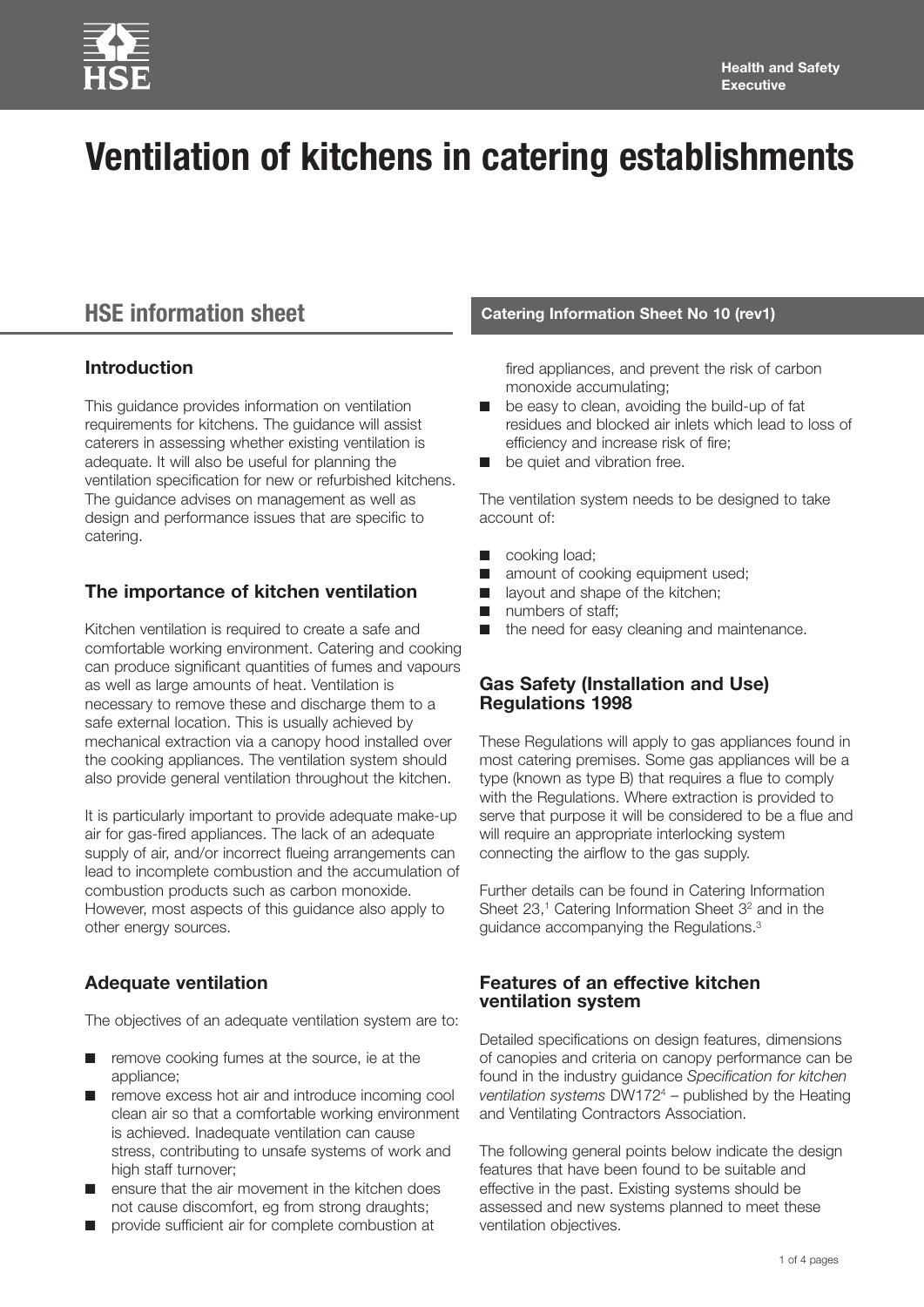# **Canopies**

#### **Design**

The canopy hood needs to be designed and operated to ensure the effective removal of cooking fumes. It will need to be of suitable size and have sufficient extraction to minimise fume spillage into the kitchen.

There should be sufficient canopy hoods for all appliances and other sources generating fumes and heat.

The canopy hood(s) should be located as close as possible to the source but obviously need to take into account the work requirements.

The airflow into the canopy should be uniform and constant, and meet the appropriate design flow required for the appliances and room ventilation rate.

Canopies and ductwork need to be constructed from non-combustible material and fabricated so as to discourage accumulations of dirt or grease, and condensation.

There should be suitable access to the ductwork to allow for regular cleaning to prevent accumulation of fat etc.

Grease filters need to be readily removable for cleaning/replacement.

#### **Performance**

The extraction rate is best calculated from the information supplied with the appliances within the kitchen. It should also take account of air change rates required for kitchens.

Where canopies are not used, eg where extraction occurs through ventilated ceilings, consult a competent heating and ventilation engineer to calculate the appropriate ventilation rates.

The design should avoid draughts where the kitchen is subdivided (eg wash-ups, vegetable preparations).

# **Replacement air**

The ventilation system design should take into account the need to replace extracted air. Make-up air can be provided by mechanical and/or natural means.

In smaller kitchens, sufficient replacement air may be drawn in naturally via ventilation grilles in walls, doors or windows.

Where air is drawn in naturally, some means of control over pest entry is usually required. A fine mesh grille will restrict the ventilation, and a larger grille area can compensate. However, for larger installations, a mechanical system using a fan and filter is more suitable.

The 'clean air' should not be taken from 'dirty' areas eg waste storage, smoking areas etc. The make-up air should not impair the performance of flues serving gas appliances.

## **Cooling air**

The effective balancing of incoming cool air and extracted hot air should help prevent the kitchen becoming too hot. For mechanical make-up air systems, the cooler air can be directed towards hot work positions. Otherwise, you may need to consider air conditioning or fixed fans that do not affect the efficiency of fumes extraction.

Local freestanding fans are not recommended. They may spread microorganisms or set up air currents or turbulence affecting the efficiency of fumes extraction. They also introduce other hazards such as tripping and electric shock hazards from the trailing cable.

# **Discharge**

High-level discharge of extracted air is often needed to prevent nuisance to neighbouring properties. 'Chinaman's hats' on discharge stacks are not recommended as they encourage down draught and re-entry of fumes into the building. Fumes discharge should also be away from wet cooling towers.

# **New ventilation systems**

#### **The caterer**

Changes in catering processes will probably require ventilation changes or new systems.

The caterer will need to provide detailed information for the competent advisor, designer and installer, including the following information:

- maximum demands likely to be placed on the ventilation (eg to cope with peaks of activity);
- amount and type of kitchen equipment;
- menu:
- number of meals; and
- number of staff.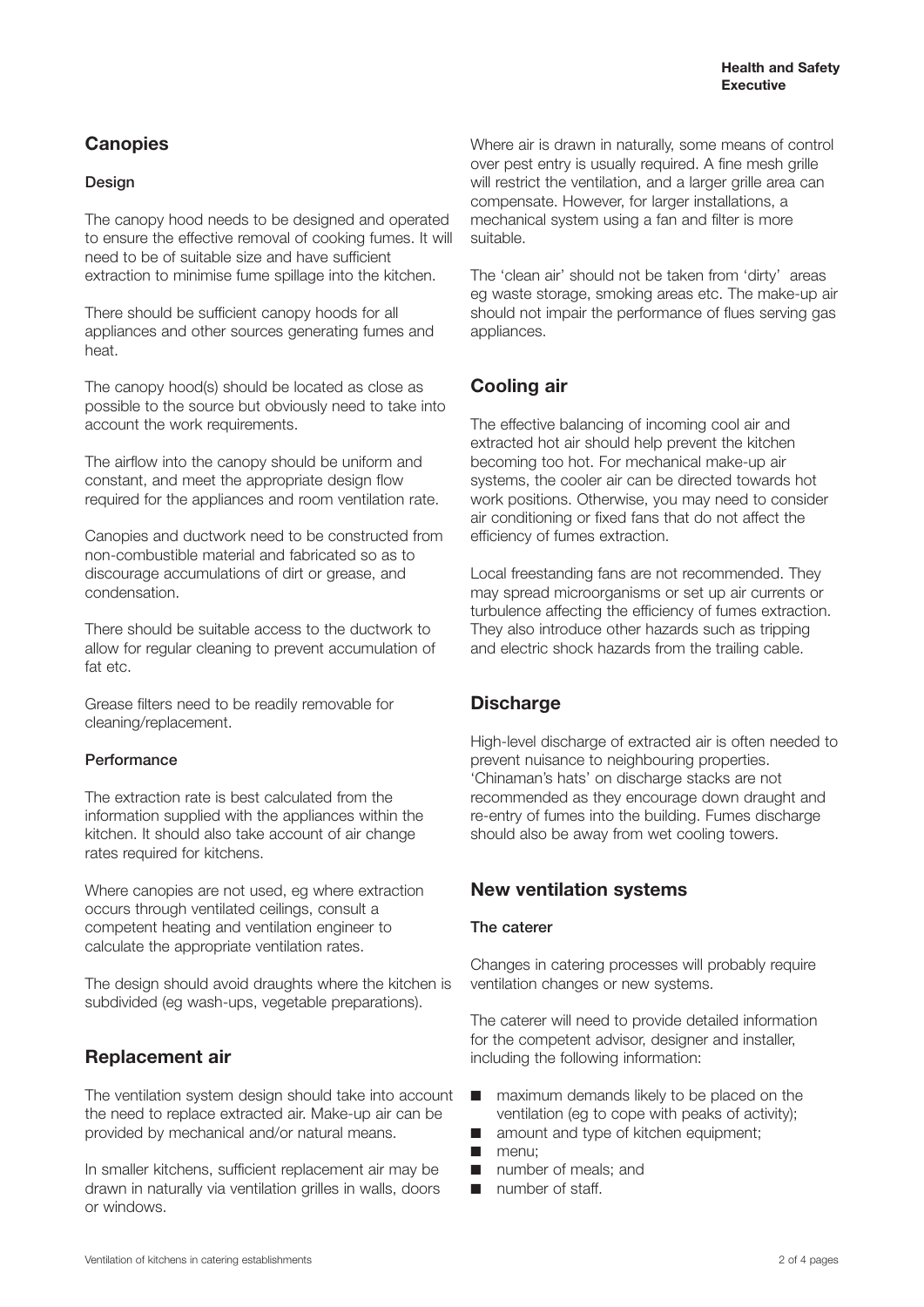Advisors, suppliers and installers should have knowledge of the best industry practice and relevant health and safety guidance and legislation.

The caterer should consult with the safety or employee representatives in good time about any significant changes.

The caterer must keep records of design criteria, commissioning performance, maintenance requirements, and of tests and inspections. These enable maintenance, modification, and testing against the original specification.

#### **The building owner or controller**

The owner or controller of the building may provide facilities such as equipment and ventilation. In such cases the owner or controller should follow the above advice on adequate ventilation. The provision of adequate ventilation will require the owner to obtain information on the probable kitchen usage from the caterer.

#### **The designer/design team**

The 'design team' means the various parties (owner, caterer, designer, supplier, installer). These parties need to discuss their respective information needs and what information each should supply.

The ventilation design engineer will need to take into account:

- kitchen usage information from the caterer;
- equipment information from the caterer or supplier, eg cleaning requirements, the amount of air required for complete combustion, and the performance of the existing installation;
- the requirements or specifications for air cleaning systems, eg for grease removal at the canopy and also before final discharge to outside atmosphere;
- the limitations of the building, eg the available room may influence the sites and routes for air inlets or discharges;
- food hygiene requirements, eg identify a suitable source for clean make-up air, prevent pest entry, avoid grease accumulations and ensure easy cleaning of the system;
- heat control and waste energy recovery to maximise energy efficiency.

The risk assessment of the installation should include the need for interlocking the ventilation power supply to the gas supply, depending upon the type of gas appliances and their manner of use.

Designers would then normally refer to industry technical guidance, eg The Chartered Institution of Building Services Engineers (CIBSE), The Heating and Ventilation Contractors' Association (HCVA) guidance DW172 *Specification for kitchen ventilation systems* and BS 6173: 2001<sup>5</sup>

#### **The equipment installer**

The equipment installer will need to know the design performance and capacity of the ventilation system so they can ensure adequate ventilation.

For existing installations where data is absent or unavailable, the installer should recommission the system of extraction and make-up air, and produce a report detailing its performance. A competent heating and ventilation specialist can provide this information.

Before installing a gas-fired appliance, the gas installer will need to know the specific air inlet requirements. The manufacturer of new catering appliances has to provide this under the Gas Appliances Directive. The gas installer can then check that these requirements are met by the ventilation system provided, taking into account the other existing appliances.

Information on the ventilation requirements of the existing appliances could be obtained from the caterer's records or from the manufacturers concerned.

Further information on ventilation issues relating to gas appliances can be found in Catering Information Sheet No 23 *Gas safety in catering and hospitality*.

# **References**

1 *Gas safety in catering and hospitality* Catering Information Sheet CAIS23(rev1) HSE Books 2007 Web version: www.hse.gov.uk/pubns/cais23.pdf

2 *Precautions at manually ignited gas-fired catering equipment* Catering Information Sheet CAIS3 HSE Books 1995 Web version: www.hse.gov.uk/pubns/cais3.pdf

3 *Safety in the installation and use of gas systems and appliances. Gas Safety (Installation and Use) Regulations 1998. Approved Code of Practice and guidance* L56 (Second edition) HSE Books 1998 ISBN 0 7176 1635 5

4 *Standard for kitchen ventilation systems* DW172 Heating and Ventilating Contractors' Association. Available from HVCA Publications, Old Mansion House, Eamont Bridge, Penrith CA10 2BX Tel: 01768 860405 e-mail: hvcapublications@welplan.co.uk

5 BS 6173: 2001 *Specification for installation of gasfired catering appliances for use in all types of catering establishments* British Standards Institution